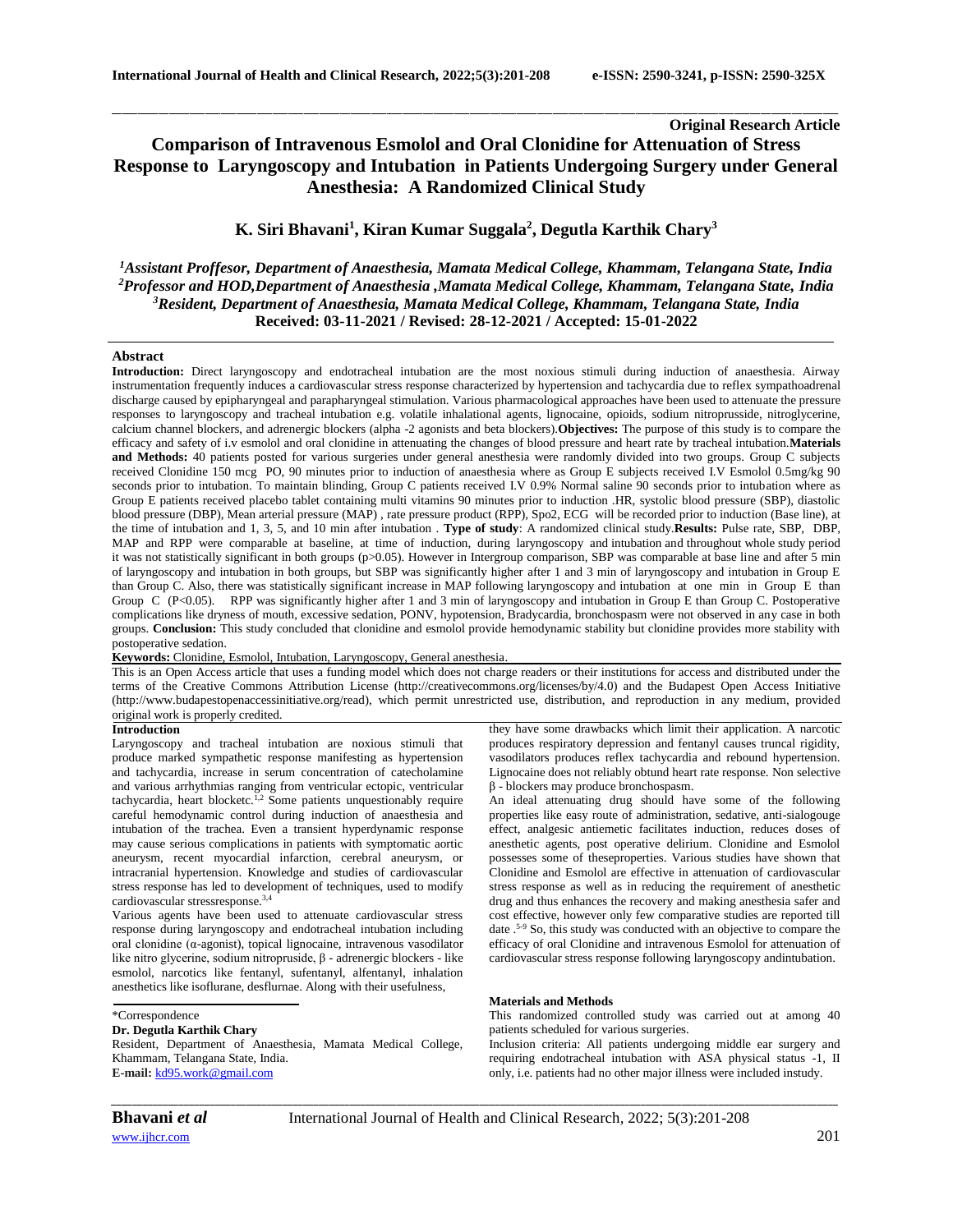Exclusion criteria: Patients with bradycardia (Heart rate < 60 beats/min), hypotension (Systolic blood pressure < 100 mmhg diastolic blood pressure < 50mmhg), H/o congestive cardiac failure, chronic obstructive pulmonary disease, bronchial asthma, peripheral vascular disease, H/o myocardial infarction in last 3 months, Impaired hepatic and renal function, Pregnant women, Patient receiving betablocker, alpha- agonist, AVblock were excluded from thestudy. All patients underwent a pre-study evaluation which consisted of a medical history, physical examination and routine investigations including complete haemogram, urine examination and appropriate blood chemistry like blood urea, serum creatinine, random blood sugar, Serum electrolytes, X- ray chest PA view and Electrocardiogram. All patients were advised to remain nil orally from 10 pm and Tab. Diazepam (0.2mg/kg) was given orally on previous night of operation. A written informed consent was obtained from the patients. All patients were randomly divided in two groups. Group – C: Tab. Clonidine - 150µgorally, 90 minutes before induction. Group – E: Inj. Esmolol HC1 -0.5 mg/kg, 90 seconds before tracheal intubation.

Premedication was given 45 minutes before induction in each group in the form of Inj. Glycopyrolate(10 µg/kg)intramuscular. After 45 minutes of premedication (PM), all patients were shifted to operation theatre from pre operative room. In operation theatre patients were monitored for pulse rate, SBP, DBP, MAP, RPP, ECG and oxygen saturation, with multiparameter monitor. All patients were cannulated with 20 gauze intravenous cannula and Inj. Dextrose 5% was started at5ml/kg/hr.

Induction:Pre oxygenation was done with 100% oxygen with Bain's circuit for 5 minutes. Induction was done with Inj.Propofol1.5-2.5 mg/kg intravenously till loss of eyelid reflex followed by Inj. Succinylcholine 1.5mg/kg intravenously. Lungs were ventilated with bag and mask with oxygen for 90 seconds. Laryngoscopy was performed and trachea was intubated with appropriate size disposable

\_\_\_\_\_\_\_\_\_\_\_\_\_\_\_\_\_\_\_\_\_\_\_\_\_\_\_\_\_\_\_\_\_\_\_\_\_\_\_\_\_\_\_\_\_\_\_\_\_\_\_\_\_\_\_\_\_\_\_\_\_\_\_\_\_\_\_\_\_\_\_\_\_\_\_\_\_\_\_\_\_\_\_\_\_\_\_\_\_\_\_\_\_\_\_\_\_\_\_\_\_\_\_\_\_\_\_\_\_\_\_\_\_\_\_\_\_\_\_\_\_\_\_\_\_\_\_\_\_\_\_\_\_\_\_\_\_\_\_\_ cuffed portex endotracheal tube. Bain's circuit was connected and after confirming position of endotracheal tube, it was fixed properly. All patients were observed for pulse, SBP, DBP, MAP, RPP and  $Sp0<sub>2</sub>$ at 1, 3, 5, 7, 10 and 15 min during studyperiod.

Maintenance: Anesthesia was maintained with  $0_2 + N_2 0$  (50:50) + Inj. Vecuronium bromide 0.lmg/kg as muscle relaxant in bothgroups.In Group E during intra operative period patients were given Inj. Tramadol lmg/kg intravenously as analgesic and isoflurane inhalation and considering sedative, analgesic properties of clonidine patients were given only inhalation of isoflurane intraoperatively in Group C. Patients were monitored for vital sign till the end of surgery.

Reversal: After completion of surgery, residual neuromuscular blockade was antagonized with Inj. Neostigmine and Inj. Glycopyrolate intravenously. Thorough oropharangeal toilet wasdone; trachea was extubated when clinical criteria for extubation were fulfilled.Post- operative monitoring of various parameters like pulse, SBP, DBP, MAP, RPP, oxygen saturation, color of lips, tongue was observed. All patients were shifted to ward. Patients were observed for any complications.

### **Statistical Analysis**

The statistically significant level was  $P < 0.05$ . Statistical analysis was performed using the SPSS package (version 19, SPSS, Chicago, IL). Normality of the distribution of data was tested by the Kolmogorov-Simirnov test. Hemodynamic variables between the two groups and within each group were analyzed using the repeated measure test. Demographic data were analyzed by an independent t test or Chisquare when appropriate.

#### **Results**

Age in both the groups varied from 15 - 55 years. The mean age in both the groups was comparable. The sex, height and weight in both the groups were comparable. ASA physical status of patients was comparable between the groups. (Table 1)

| Table 1. Age, Genuel and ASA Status Wise Distribution of Fattents among the groups |                  |                 |         |  |  |  |  |  |
|------------------------------------------------------------------------------------|------------------|-----------------|---------|--|--|--|--|--|
| <b>Variables</b>                                                                   | Group C $(n=20)$ | Group $E(n=20)$ | p-value |  |  |  |  |  |
| Age                                                                                | $49.82 + 7.2$    | $52.24 + 7.5$   | >0.05   |  |  |  |  |  |
| Male/Female                                                                        | 12/8             | 14/6            | >0.05   |  |  |  |  |  |
| Height                                                                             | $155 + 3.2$      | $152 + 8.4$     | >0.05   |  |  |  |  |  |
| Weight                                                                             | $61 + 4.8$       | $63 + 5.2$      | >0.05   |  |  |  |  |  |
| ASA status I/II                                                                    | 1/9              | 12/8            | >0.05   |  |  |  |  |  |

# **Table 1: Age, Gender and ASA Status Wise Distribution of Patients among the groups**

Pulse rate was comparable at baseline, at time of induction, during laryngoscopy and intubation and throughout whole study period it was not statistically significant between the groups. (Table 2)

|                 |                   | Pulse rate (beats/min) |                |
|-----------------|-------------------|------------------------|----------------|
| <b>Stages</b>   | Group C           | <b>Group E</b>         | <b>P</b> Value |
| BL              | $88.9 \pm 18.26$  | $91.48 \pm 13.42$      | $0.456$ (NS)   |
| PM              | $82.68 \pm 6.62$  | $92.52 \pm 16.30$      | 0.003(S)       |
|                 | $83.32 \pm 10.42$ | $83.72 \pm 12.16$      | $0.564$ (NS)   |
| L&I             | $84.42 \pm 14.60$ | $88.28 \pm 14.14$      | $0.723$ (NS)   |
| $T_1$           | $88.08 \pm 12.8$  | $90.32 \pm 13.90$      | $0.652$ (NS)   |
| $T_3$           | $88.8 \pm 11.90$  | $90.68 \pm 14.68$      | $0.543$ (NS)   |
| $T_5$           | $85.26 \pm 9.60$  | $88.12 \pm 10.32$      | $0.254$ (NS)   |
| $T_7$           | $85.16 \pm 7.62$  | $88.18 \pm 10.84$      | $0.287$ (NS)   |
| T <sub>10</sub> | $88.12 \pm 11.24$ | $88.28 \pm 10.52$      | $0.458$ (NS)   |
| T <sub>15</sub> | $88.68 \pm 11.22$ | 88.86±11.32            | $0.345$ (NS)   |

*\_\_\_\_\_\_\_\_\_\_\_\_\_\_\_\_\_\_\_\_\_\_\_\_\_\_\_\_\_\_\_\_\_\_\_\_\_\_\_\_\_\_\_\_\_\_\_\_\_\_\_\_\_\_\_\_\_\_\_\_\_\_\_\_\_\_\_\_\_\_\_\_\_\_\_\_\_\_\_\_\_\_\_\_\_\_\_\_\_\_\_\_\_\_\_\_\_\_\_\_\_\_\_\_\_\_\_\_\_\_\_\_\_\_\_\_\_\_\_\_\_\_\_\_\_\_\_\_\_\_\_\_\_\_\_\_\_\_\_\_*

# **Table 2: Comparison of Pulse rate at Various Intervals among the groups**

Values are expressed as Mean  $\pm$  SD; S-Significant; NS- Non significant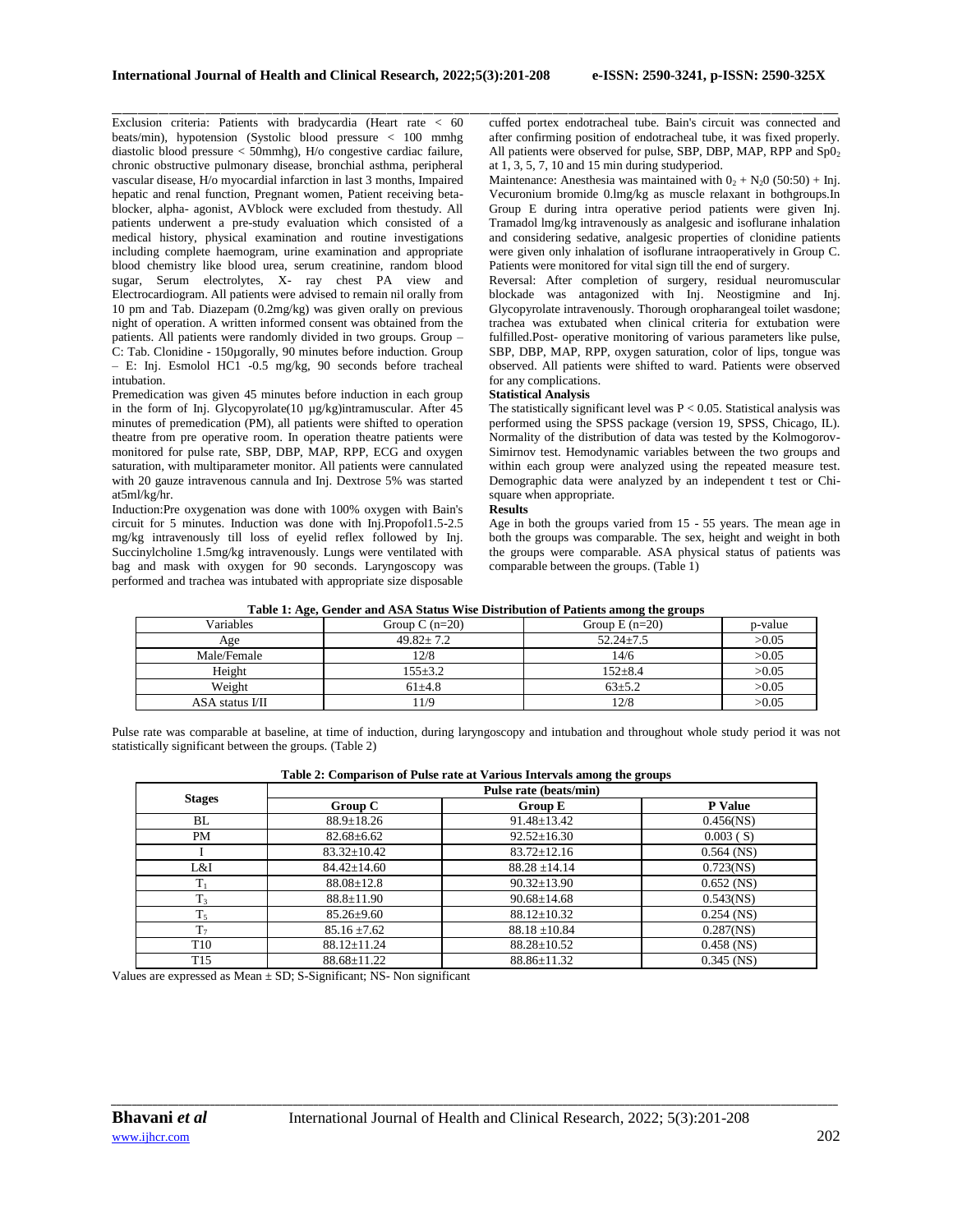

**Fig 1:** Pulse rate

In Intergroup comparison, SBP (Table 3) was comparable at base line and after 5 min of laryngoscopy and intubation in both groups, but SBP was significantly higher after 1 and 3 min of laryngoscopy and

intubation in Group E than Group C. Moreover, DBP(Table 4) was significantly lower following premedication with clonidine, at time of induction in Group C. After that DBP was comparable in both groups.

|                 | Systolic BP(mmHg)  |                                  |  |  |  |
|-----------------|--------------------|----------------------------------|--|--|--|
| <b>Stages</b>   | Group C            | <b>P</b> Value<br><b>Group E</b> |  |  |  |
| BL              | $124.04 \pm 23.5$  | $120 + 17.160.245$ (NS)          |  |  |  |
| <b>PM</b>       | $110.88 \pm 10.46$ | $118 + 21.4$ 0.345(NS)           |  |  |  |
|                 | $110.56 \pm 20.14$ | $104 \pm 14.560.124$ (NS)        |  |  |  |
| L&I             | $118.28 + 15.6$    | $108 \pm 21.26$ 0.006 (S)        |  |  |  |
| $T_1$           | $114.4 + 22.50$    | $134\pm30.80$ 0.000 (S)          |  |  |  |
| $T_3$           | $104 + 22.62$      | $128 \pm 20.58$ 0.001 (S)        |  |  |  |
| $T_5$           | $108.12 \pm 17.16$ | $118 \pm 17.6$ 0.004(S)          |  |  |  |
| $T_7$           | $108.16 \pm 18.60$ | $110\pm16.84$ 0.765(NS)          |  |  |  |
| T <sub>10</sub> | $108.04 \pm 19.66$ | $111 \pm 19.2$ 0.345(NS)         |  |  |  |
| T <sub>15</sub> | $108.6 + 17$       | $112 + 18.420.237(NS)$           |  |  |  |

Values are expressed as Mean±SD. In all tables • BL - base line, • PM - 45 min after premedication, • I - at beginning of intubation, • Tn- time after laryngoscopy and intubation where  $n = 1,3,5,...15$ . S-Significant; NS- Non significant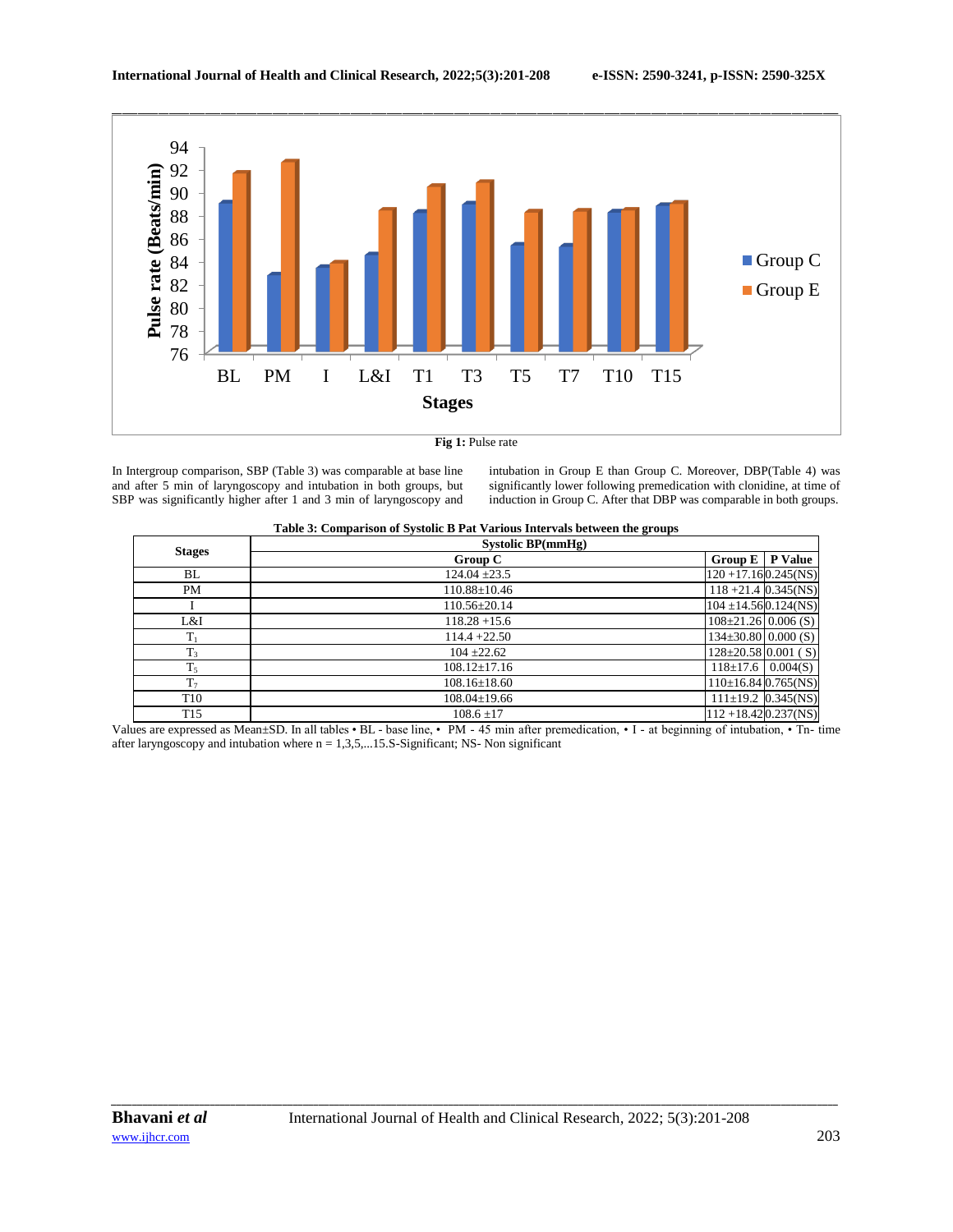

**Fig 2:** Systolic Blood Pressure

| Table 4: Comparison of Diastolic BP at Various Intervals among the groups |  |
|---------------------------------------------------------------------------|--|
|---------------------------------------------------------------------------|--|

|                 | Diastolic BP (mmHg) |                 |                |  |  |  |  |
|-----------------|---------------------|-----------------|----------------|--|--|--|--|
| <b>Stages</b>   | Group C             | <b>Group E</b>  | <b>P</b> Value |  |  |  |  |
| BL              | $78.22 \pm 11.4$    | $80.9 \pm 11.4$ | $0.125$ (NS)   |  |  |  |  |
| PM              | $75.96 \pm 11.43$   | $79.6 \pm 10.2$ | 0.004(S)       |  |  |  |  |
|                 | $70.04 \pm 13.57$   | $79.8 \pm 11.4$ | $0.245$ (NS)   |  |  |  |  |
| L&I             | $76.44 \pm 15.51$   | $80.8 \pm 11.4$ | $0.124$ (NS)   |  |  |  |  |
| $T_1$           | $76.44 \pm 15.51$   | $83.4 \pm 16.7$ | $0.345$ (NS)   |  |  |  |  |
| $T_3$           | $77.64 \pm 9.77$    | $79.2 \pm 11.6$ | $0.762$ (NS)   |  |  |  |  |
| $T_5$           | $78.64 \pm 9.77$    | $77 \pm 10.2$   | 0.542(NS)      |  |  |  |  |
| T <sub>7</sub>  | $79.56 \pm 9.96$    | $76.8 \pm 13.2$ | $0.264$ (NS)   |  |  |  |  |
| T <sub>10</sub> | $78.28 \pm 12.48$   | $76 + 10.5$     | $0.187$ (NS)   |  |  |  |  |
|                 | $76.04 \pm 10.2$    | $79.3 \pm 7.63$ | $0.282$ (NS)   |  |  |  |  |

Values are expressed as Mean  $\pm$  SD; S-Significant; NS- Non significant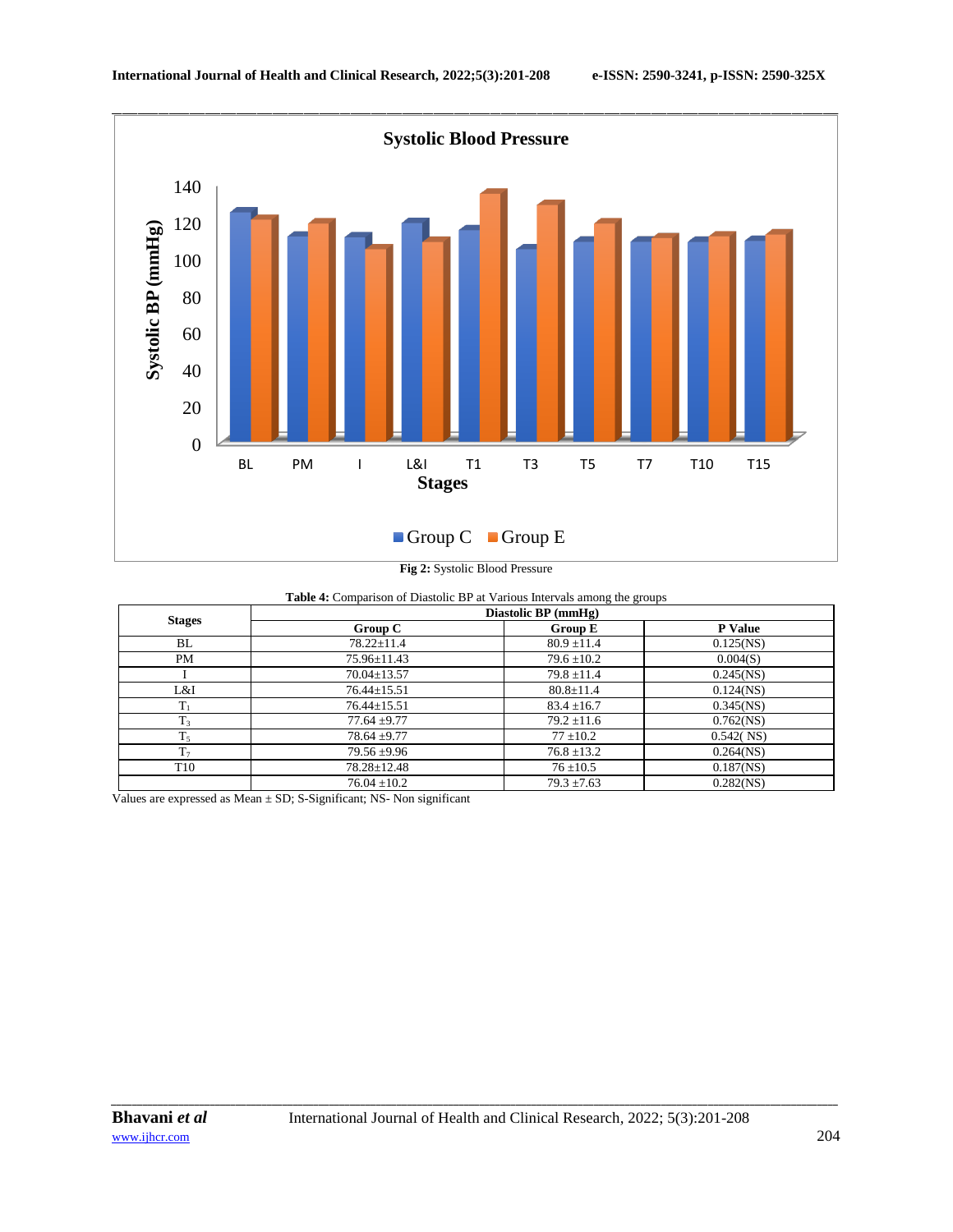

At baseline, MAP (Table 5) were comparable between the groups, but there was statistically significant increase in MAP in Group E following laryngoscopy and intubation at one min in Group E than Group C, after that MAP remained comparable to each other through out whole study period in both groups. RPP was comparable at base line and after 5 min of laryngoscopy and intubation in both groups,

but RPP was significantly higher after 1 and 3 min of laryngoscopy and intubation in Group E than Group C. (Table 6). We have not observed any complication in any patients in any group during perioperative period. All patients in both groups were observed until they attained pre operative vitalparameter.

**Table 5:** Comparison of Mean Arterial Pressure at Various Intervals

|                 | $MAP$ (mmHg)      |                    |                |  |  |  |  |
|-----------------|-------------------|--------------------|----------------|--|--|--|--|
| <b>Stages</b>   | Group C           | <b>Group E</b>     | <b>P</b> Value |  |  |  |  |
| BL              | $94.63 \pm 13.20$ | $92.51 \pm 9.35$   | $0.125$ (NS)   |  |  |  |  |
| PM              | $84.27 \pm 8.87$  | $92.07 \pm 9.17$   | $0.387$ (NS)   |  |  |  |  |
|                 | $83.31 \pm 14.02$ | $88.35 \pm 8.56$   | $0.562$ (NS)   |  |  |  |  |
| L&I             | $88.05 \pm 12.73$ | $88.77 + 9.41$     | $0.765$ (NS)   |  |  |  |  |
| $T_1$           | $88.43 \pm 13.03$ | $100.21 \pm 15.86$ | 0.001(S)       |  |  |  |  |
| $T_3$           | $86.09 \pm 11.60$ | $96.24 \pm 10.62$  | $0.452$ (NS)   |  |  |  |  |
| T <sub>5</sub>  | $86.80 \pm 9.18$  | $90.73 \pm 9.84$   | $0.872$ (NS)   |  |  |  |  |
| T <sub>7</sub>  | $88.09 \pm 9.64$  | $88.44 \pm 11.04$  | $0.126$ (NS)   |  |  |  |  |
| T <sub>10</sub> | $88.71 \pm 12.85$ | $88.59 \pm 9.82$   | $0.187$ (NS)   |  |  |  |  |
| T <sub>15</sub> | $88.56 \pm 8.85$  | $89.05 \pm 7.39$   | $0.389$ (NS)   |  |  |  |  |

Values are expressed as Mean  $\pm$  SD; S - Significant; NS- Non significant

In alltables • BL - baseline, • PM - 45 min after premedication, • I - at beginning of intubation, •  $T_n$ - time after laryngoscopy and intubation where  $n = 1, 3, 5, \ldots 15$ .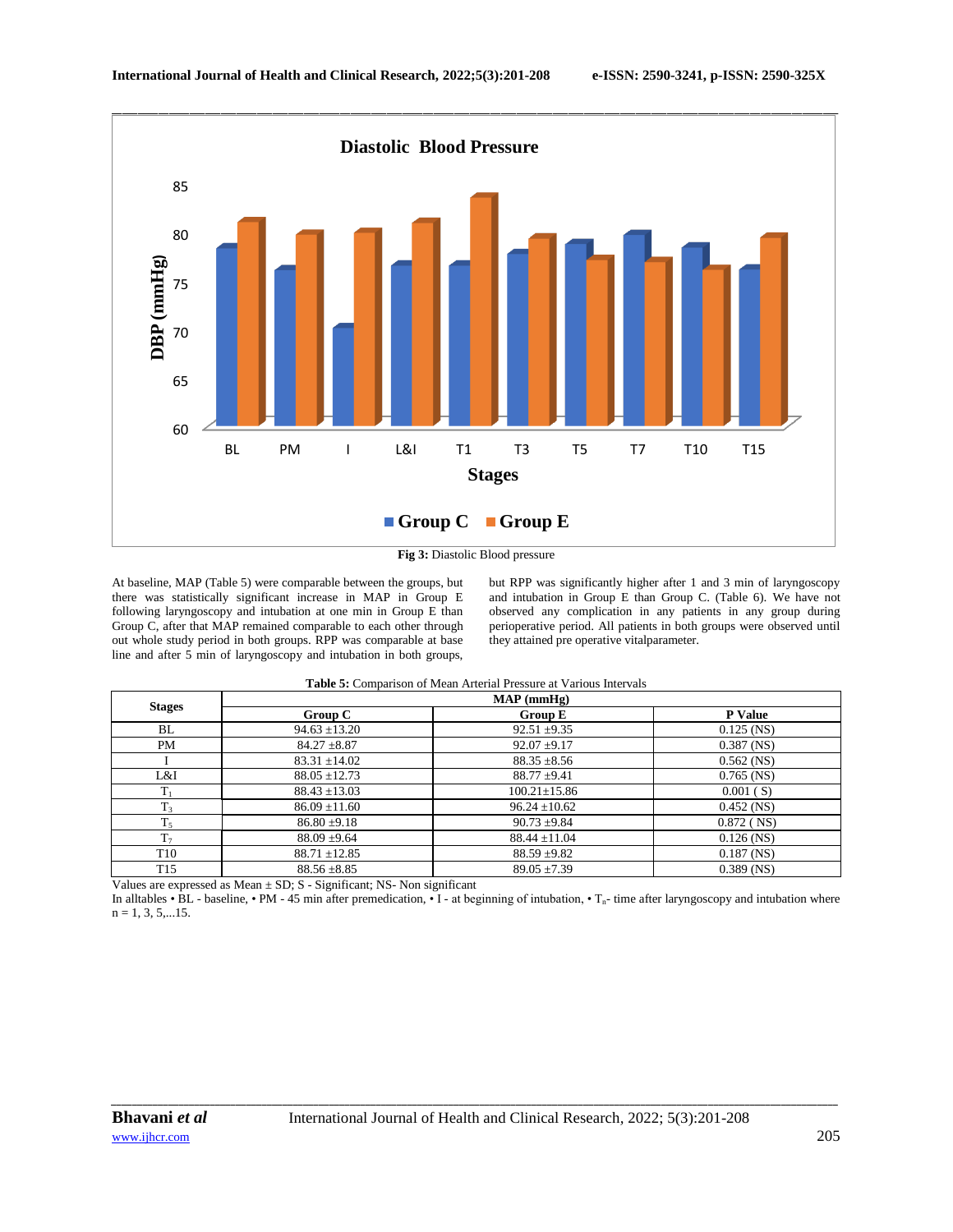

# **Fig 4:** Mean ARTERIAL Pressure

| Table 6: Comparison of Rate Pressure Product at Various Intervals among the groups |  |
|------------------------------------------------------------------------------------|--|
|------------------------------------------------------------------------------------|--|

| <b>Stages</b>   | $RPP$ (Mean $\pm$ SD) |                     |              |  |  |  |  |
|-----------------|-----------------------|---------------------|--------------|--|--|--|--|
|                 | Group $C$             | Group E             | P Value      |  |  |  |  |
| BL              | 10681.12±3574.67      | $10654 \pm 2308.54$ | $0.134$ (NS) |  |  |  |  |
| PM              | 8886.12±1244.254      | 12227±2430.99       | 0.001(S)     |  |  |  |  |
|                 | 8961.2±2389.396       | 8442.12±1478.839    | $0.256$ (NS) |  |  |  |  |
| L&I             | $10016.8 \pm 2592.26$ | 9558.56±2602.87     | $0.654$ (NS) |  |  |  |  |
| $T_1$           | 9891.68±2585.73       | 12485.3±3539.77     | 0.001(S)     |  |  |  |  |
| T <sub>3</sub>  | 8982.4+2516.74        | 11581.52±3096.42    | 0.002(S)     |  |  |  |  |
| $T_5$           | 8986.64±1303.51       | 10481.76±1824.037   | 0.005(S)     |  |  |  |  |
| T <sub>7</sub>  | 9423.44±1646.106      | 9843.20±1716.746    | $0.329$ (NS) |  |  |  |  |
| T <sub>10</sub> | 9649.6±2494.96        | 9730.72±2252.931    | $0.763$ (NS) |  |  |  |  |
| T <sub>15</sub> | 9685.36+1478.45       | 9808.12+2003.48     | $0.465$ (NS) |  |  |  |  |

Values are expressed as Mean ± SD; S - Significant; NS - Non significant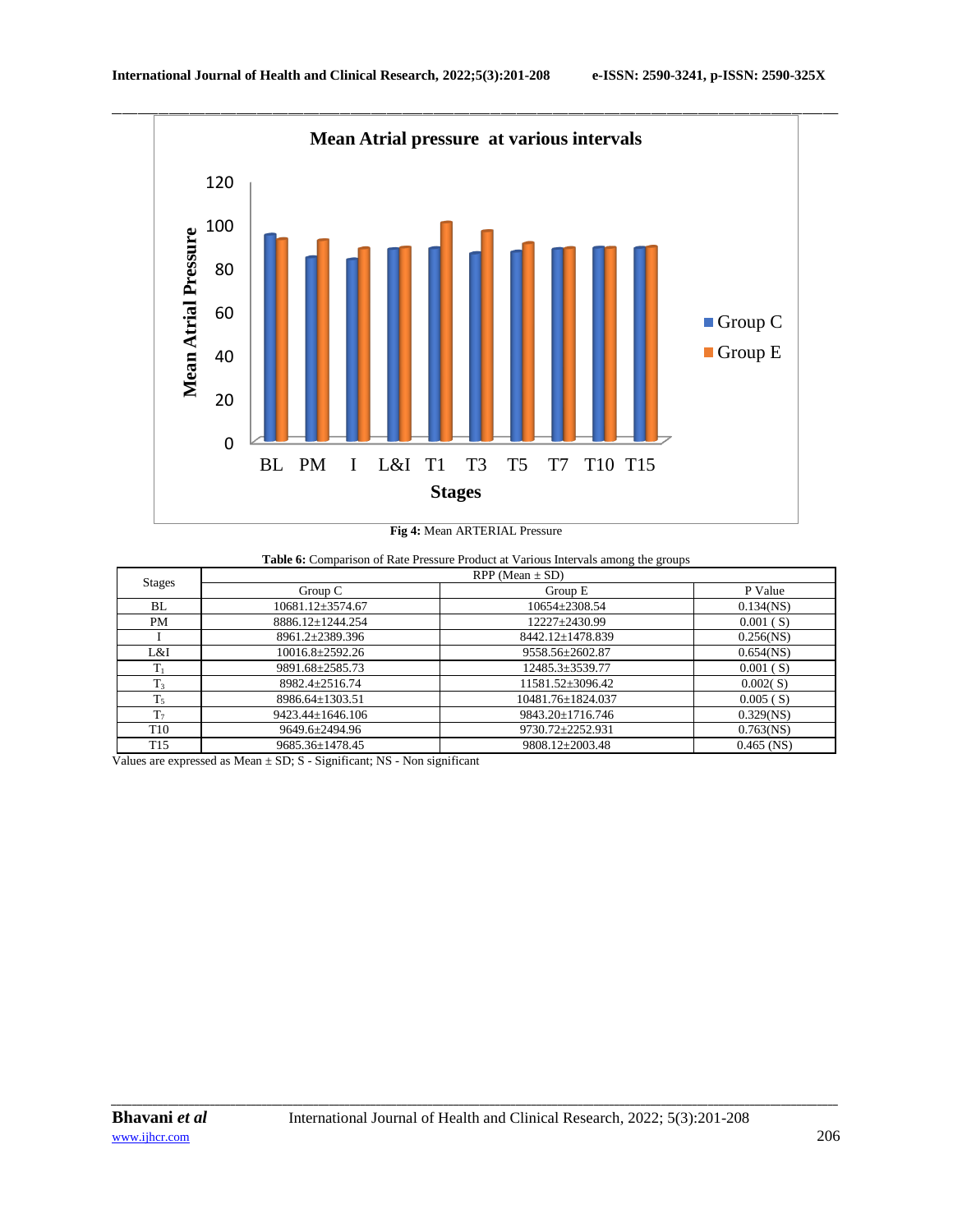

**Fig 5:** Rate pressure product at various Intervals

Degree of sedation according to Ramsay sedation score was assessed in patients 15 min after reaching post anesthesia care unit (PACU). The mean score in group C was significantly higher than the mean score in group E (Table 7).

|  |  |  |  |  | <b>Table 7:</b> Comparison of Ramsay sedation score among the groups |  |
|--|--|--|--|--|----------------------------------------------------------------------|--|
|  |  |  |  |  |                                                                      |  |

|         | <b>Ramsay sedation score</b> |                 | P value |
|---------|------------------------------|-----------------|---------|
|         | Range                        | $Mean \pm SD$   |         |
| Group C | $-4$                         | $2.76 \pm 0.76$ | 0.03(S) |
| Group E | $0 - 2$                      | $.24 \pm 0.34$  |         |
|         | <b>Groups</b>                |                 |         |

Values are expressed as Mean  $\pm$  SD; S - Significant; NS - Non significant

### **Discussion**

Laryngoscopy and intubation are powerful noxious stimuli. Stimulation of supraglottic region by tissue tension induced by laryngoscopy and that of subglottic region by endotracheal intubation leads to reflex sympathoadrenal response. The circulatory response of this is hypertension and tachycardia.<sup>1-4</sup> Hypertension and tachycardia are transient changes but have deleterious effects in patient with cerebral and cardiovascular disease.2 Persistence of these changes may be harmful in surgeries were hypotensive anesthesia is required or in surgeries where there is maximum chances of sympathoadrenal stimulation like head and neck surgeries, earsurgeries.

Numerous pharmacological methods have been recommended to obtund pressure response to laryngoscopy and intubation. They may be classified as non specific means achieved by deepening the plane of anesthesia or by specific means involving various pharmacological preparations. Various drugs used are either partially effective or may have deleterious side effects. Clonidine and Esmolol have already proved their efficacy as an attenuating agent in various studies done previously.Comparing both the groups in our study HR was comparable at baseline, at time of induction, during laryngoscopy and intubation and throughout whole study period. It was not statistically significant. Similar findings have been observed by Miller et al, Wang et al and Zsigmond etal.<sup>9-11</sup>. SBP was comparable at base line and after 5 min of laryngoscopy and intubation. But SBP was significantly higher after 1 and 3 min of laryngoscopy and intubation. This suggests esmololdoes not obtund the hypertensive response to

laryngoscopy and intubation. Our findings were similar to studies of Donald Oxorn et al, Suman Sharma et al, Fuji Y et al.<sup>4,5,12</sup>

Moreover, DBP was significantly lower following premedication with clonidine, at time of induction & during laryngoscopy and intubation. DBP was comparable to esmolol after thatduring whole study period. Our finding was similar to Donald Oxorn etal.<sup>5</sup>On comparing both group we found statistically significant increase in MAP in esmolol group following laryngoscopy and intubation. Our findings were similar to Philip et al Carabin UA et al.6,7 However, RPP was comparable at base line and after 7 min of laryngoscopy and intubation, but it was significantly higher after 1, 3 and 5 min of laryngoscopy and intubation. This suggests esmolol does not obtund the hypertensive response to laryngoscopy and intubation. Our findings were similar to study of Philip L. Liu.6We have monitored for ECG changes but did not observe any arrhythmia during whole study period. We have not observed any complication in any group. Contrary to this, Suman sharma et al observed ventricular bigeminy in patients receiving esmolol 200 mg intravenously.<sup>4</sup> Marchal et al and Pilli G et al observed Bradycardia in patients receiving clonidine but did not require anytreatment.<sup>13,14</sup>

### **Conclusion**

Oral clonidine (150μg/kg) attenuates stress response whereas Inj. Esmolol (0.5mg/kg) prevents rise in heart rate only. Oral clonidine and intravenous esmolol both controls rise in pulse rate following laryngoscopy and endotracheal intubation. Intravenous esmolol is not effective in obtunding hypertensive response following laryngoscopy and intubation and associated with significant rise in SBP, MAP and